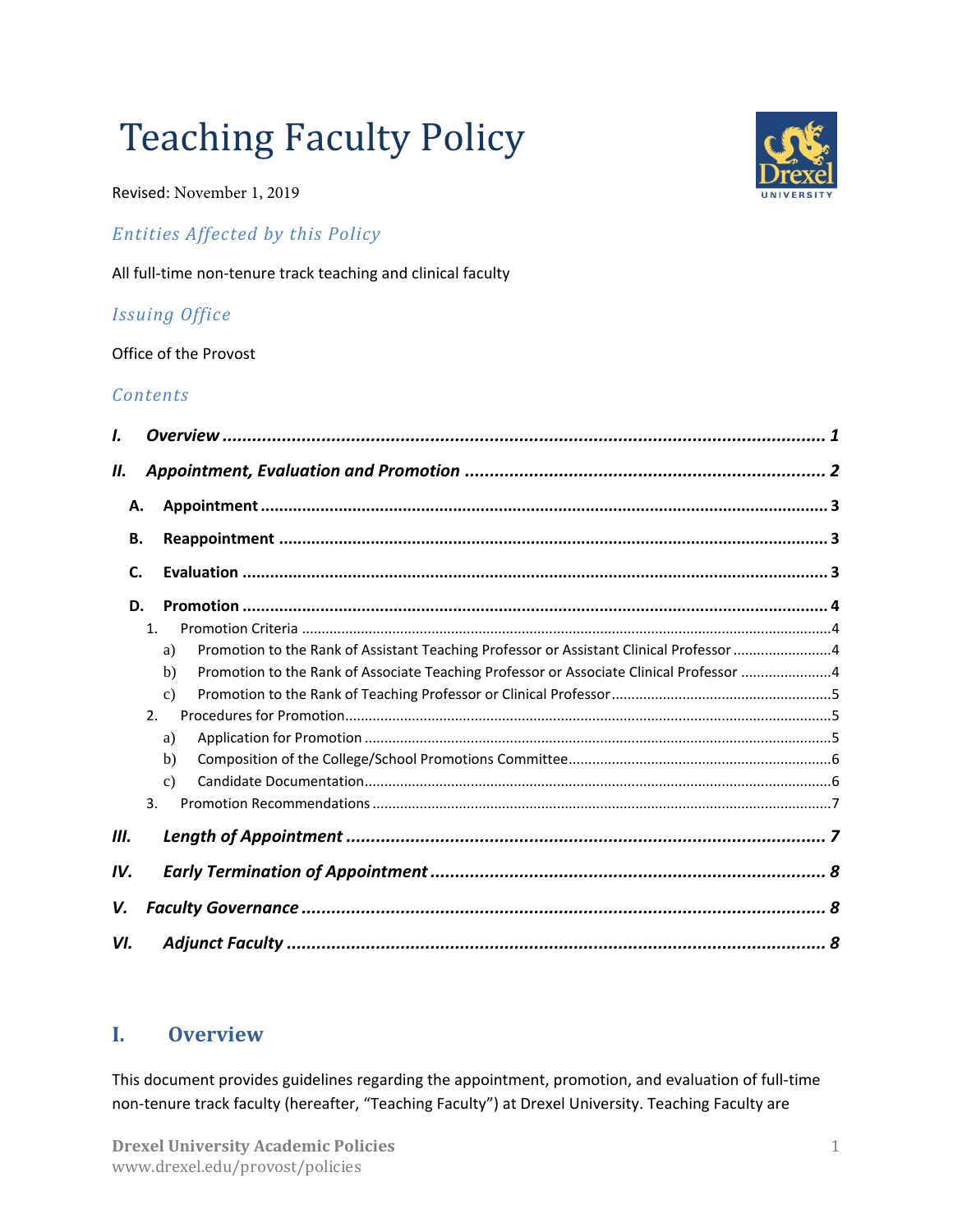appointed to positions for which their primary responsibilities are focused on teaching. These appointments are made without any expectation of tenure, and years of service in these positions do not apply toward tenure or any probationary period should a Teaching Faculty member transition to a tenure-track position.

Teaching Faculty can be appointed at one of the following ranks:

- Instructor
- Assistant Teaching or Assistant Clinical Professor
- Associate Teaching or Associate Clinical Professor
- **•** Teaching or Clinical Professor

The "Clinical" title is intended for faculty in those academic units, e.g., the College of Nursing and Health Professions, in which faculty have specialized training and experience in a professional field and for which the primary responsibility is teaching.

# <span id="page-1-0"></span>**II. Appointment, Evaluation and Promotion**

These criteria for appointment and promotion of Teaching Faculty are to be used in conjunction with established procedures for Drexel University as set forth in University Human Resources and Academic Policies as well as any policies or procedures established by individual departments, colleges, schools and/or accreditation organizations.

Teaching Faculty are typically expected to teach 36 credits per academic year if on a 9-month appointment (48 credits on a 12-month appointment) or to complete other duties as assigned by the Department Head (or equivalent). Such other duties may include service or other academic or administrative responsibilities as assigned.

Teaching Faculty positions are offered at the following ranks with the following descriptions:

**Instructor**

Appointment as an Instructor requires appropriate credentials as determined by the Department Head (or equivalent). These credentials should include, as appropriate, academic preparation and degrees, professional experience, professional development, teaching experience, clinical experience, or some combination of these factors. The candidate should display a commitment to, and espouse a philosophy of, education compatible with the goals and objectives of the University.

**Assistant Teaching or Assistant Clinical Professor**

Appointment as an Assistant Teaching or Assistant Clinical Professor requires appropriate credentials as determined by the Department Head (or equivalent). These credentials should include, as appropriate, academic preparation and degrees, professional experience,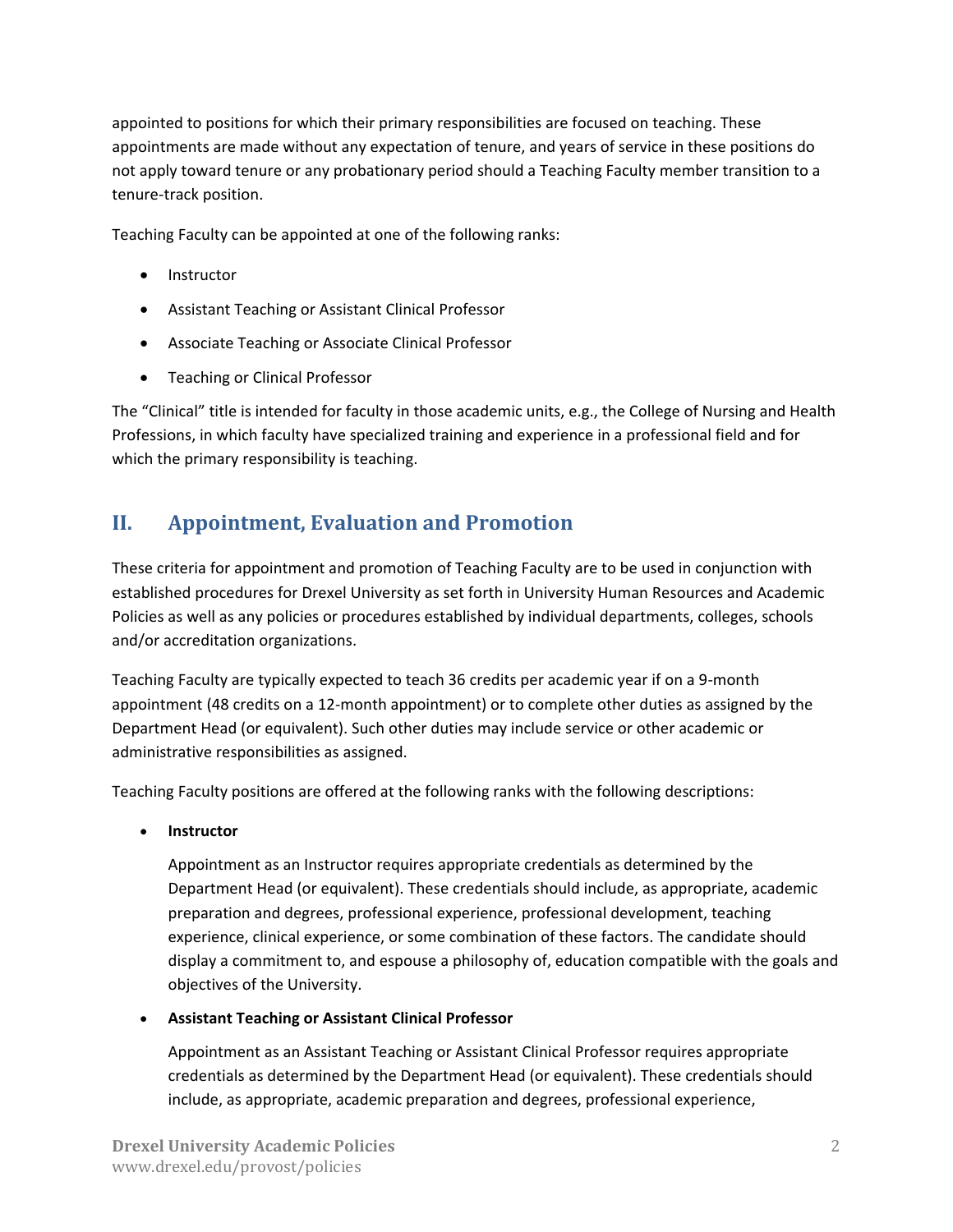professional development, teaching experience, clinical experience, or some combination of these factors. The candidate should display a commitment to, and espouse a philosophy of, education compatible with the goals and objectives of the University.

#### **Assistant Teaching or Assistant Clinical Professor**

Basic criteria for appointment as an Associate Teaching or Associate Clinical Professor are the same as for the Assistant Teaching or Assistant Clinical Professor level. In addition, candidates should have demonstrated excellence in teaching over time or have extensive professional and/or academic expertise.

#### **Assistant Teaching or Assistant Clinical Professor**

Basic criteria for appointment as a Teaching or Clinical Professor are the same as for the Associate Teaching or Associate Clinical Professor. In addition, candidates should have outstanding credentials, academic and/or professional, and a record of leadership in the area in which they teach.

## <span id="page-2-0"></span>**A. Appointment**

Appointments of Teaching Faculty are made upon approval of the Department Head (or equivalent), the Dean/Director, and the Provost.

In their application, candidates must submit a curriculum vitae including a statement of their teaching philosophy and reflections on delivery, assessment, and development of instruction, and teaching achievement. Materials to support teaching achievement should include, as appropriate, copies of the candidate's course materials including course descriptions, syllabi and indication of class size; student evaluations; samples of presentation methods; and examples of curriculum development. Other supporting materials may include samples of continuing education activities; publications/creative scholarship/research on pedagogy; teaching awards; and other professional activities.

## <span id="page-2-1"></span>**B. Reappointment**

Reappointments of Teaching Faculty are made upon approval and at the discretion of the Department Head (or equivalent), the Dean/Director, and the Provost by May 15\*. Otherwise, all appointments of Teaching Faculty automatically expire at the conclusion of their term with no right of automatic renewal.

\*The May 15 Deadline does not apply to faculty in the College of Medicine.

## <span id="page-2-2"></span>**C. Evaluation**

The Department Head (or equivalent) will review the performance of Teaching Faculty as part of the annual review process. The review is intended to determine the fulfillment of teaching duties, caliber of teaching, service to the hiring unit and/or other units, and continued professional activities and development. Publications/creative scholarship/research may be taken into consideration for the review.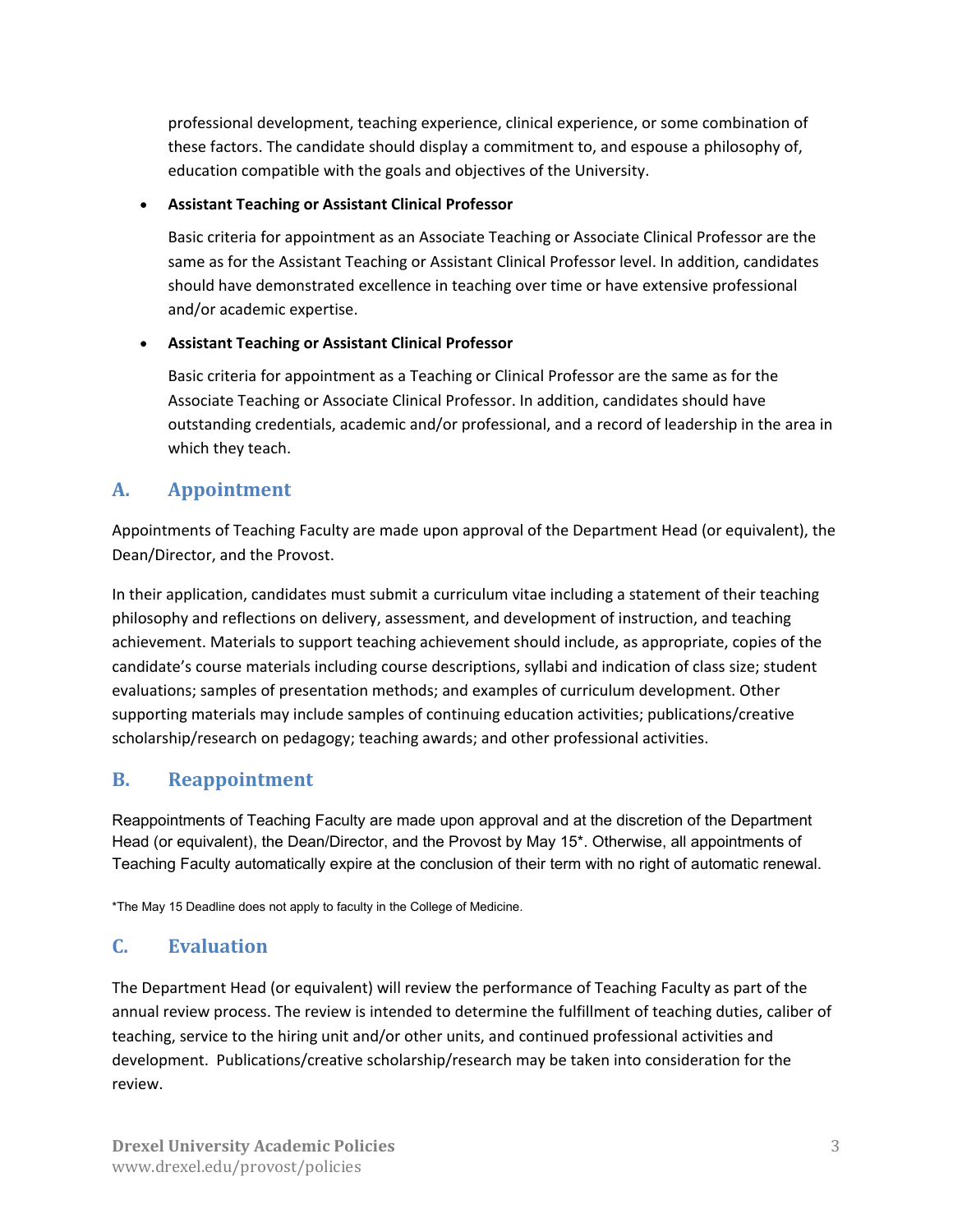## <span id="page-3-0"></span>**D. Promotion**

Teaching Faculty are eligible to apply for promotion after having served five years in a given Teaching Faculty rank. For promotion, Teaching Faculty shall undergo a formal review as set forth below.

#### <span id="page-3-1"></span>**1. Promotion Criteria**

#### <span id="page-3-2"></span>a) *Promotion to the Rank of Assistant Teaching Professor or Assistant Clinical Professor*

Candidates for promotion to the rank of Assistant Teaching Professor or Assistant Clinical Professor should have:

- Demonstrated excellence in teaching and applied visible and durable initiatives in improving their teaching skills, teaching materials, and in curriculum development. There should be evidence that class work is well organized, that assignments are clear and varied according to the nature of the course content, and that effective modes of presentation are commonly employed. Course objectives, learning outcomes, and methods of assessment must be clearly addressed on all syllabi. A candidate should have revised existing courses and/or developed new courses. A candidate should have displayed a commitment to, and philosophy of, education compatible with the goals and objectives of the University;
- Been involved in service responsibilities within the Department, the College/School, the University, and/or related civic organizations, as appropriate, and have worked successfully and collegially with other colleagues within the College/School and University;
- Clearly demonstrated an ability to keep abreast of new professional developments and to communicate ideas to students and colleagues so that their own performance is improved. They should be actively participating with colleagues and students in a community that focuses on intellectual and professional matters.

#### <span id="page-3-3"></span>b) *Promotion to the Rank of Associate Teaching Professor or Associate Clinical Professor*

Candidates for promotion to the rank of Assistant Teaching Professor or Assistant Clinical Professor should have:

- Demonstrated excellence in teaching and applied visible and durable initiatives in improving their teaching skills, teaching materials, and in curriculum development. There should be evidence that class work is well organized, that assignments are clear and varied according to the nature of the course content, and that effective modes of presentation are commonly employed. Course objectives, learning outcomes, and methods of assessment must be clearly addressed on all syllabi. A candidate should have revised existing courses and/or developed new courses. A candidate should have displayed a commitment to, and philosophy of, education compatible with the goals and objectives of the University;
- Been involved in service responsibilities within the Department, the College/School, the University, and/or related civic organizations, as appropriate, and have worked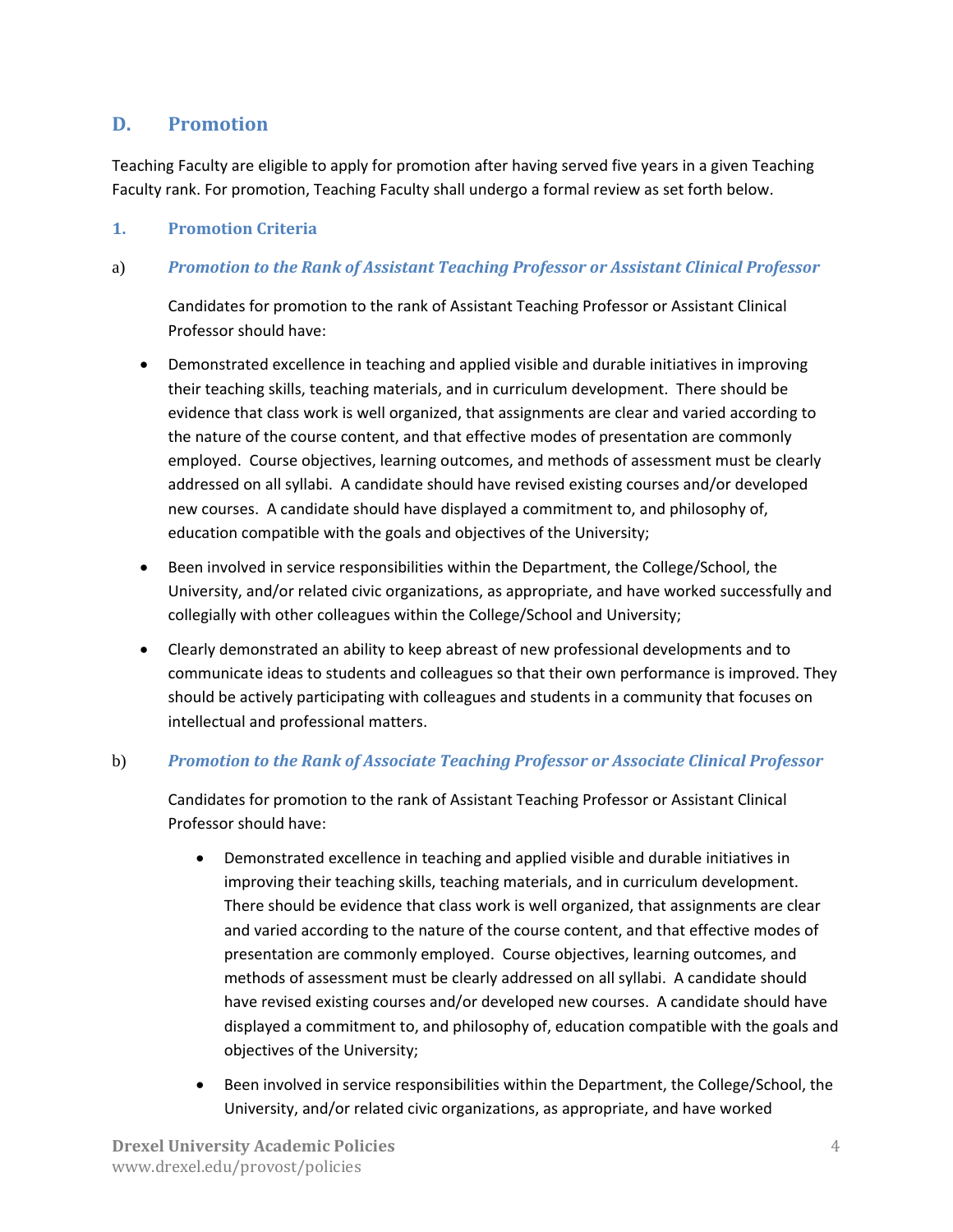successfully and collegially with other colleagues within the College/School and University;

 Clearly demonstrated an ability to keep abreast of new professional developments and to communicate ideas to students and colleagues so that their own performance is improved. They should be actively participating with colleagues and students in a community that focuses on intellectual and professional matters.

#### <span id="page-4-0"></span>c) *Promotion to the Rank of Teaching Professor or Clinical Professor*

Candidates for promotion to the rank of Teaching Professor or Clinical Professor should have:

- Demonstrated continued excellence in classroom teaching. There should be evidence of substantial new course development in the candidate's area of expertise. Work with students individually and in groups should be effective with commitment to outcomesbased learning and assessment. Candidates for promotion to the rank of Teaching Professor or Clinical Professor should demonstrate outstanding expertise in one or more aspects of teaching and educational scholarship;
- Demonstrated leadership in service responsibilities within the Department, the College/School, the University, and/or related civic organizations, as appropriate, demonstrating collegiality across the University;
- Demonstrated continued professional development and leadership in matters of curriculum development, methodological innovation, or appropriate scholarly or artistic contributions beyond that expected of Associate Teaching Professors or Associate Clinical Professors;
- Demonstrated commitment to inspire colleagues and students to greater achievement and identify new developments and best practices. Insofar as possible, candidates should have demonstrated mentorship to junior faculty colleagues.

#### <span id="page-4-1"></span>**2. Procedures for Promotion**

#### <span id="page-4-2"></span>a) *Application for Promotion*

Teaching Faculty shall submit their written application for promotion with all supporting documentation to the Department Head (or equivalent) in accordance with the timetable for promotion of Teaching Faculty established by the Provost. The Department Head (or equivalent) will forward the documentation to the Teaching Faculty Promotions Committee of the Department (or equivalent) as set forth in the procedure for the respective College/School. Although the Department Head (or equivalent) may encourage faculty to apply for promotion when he/she thinks that is appropriate, a candidate may take the initiative and present himself/herself for promotion without the initiative of the Department Head (or equivalent).

Teaching Faculty who are considering applying for promotion should have informal discussions with the Department Head (or equivalent) and with faculty who have previously gone through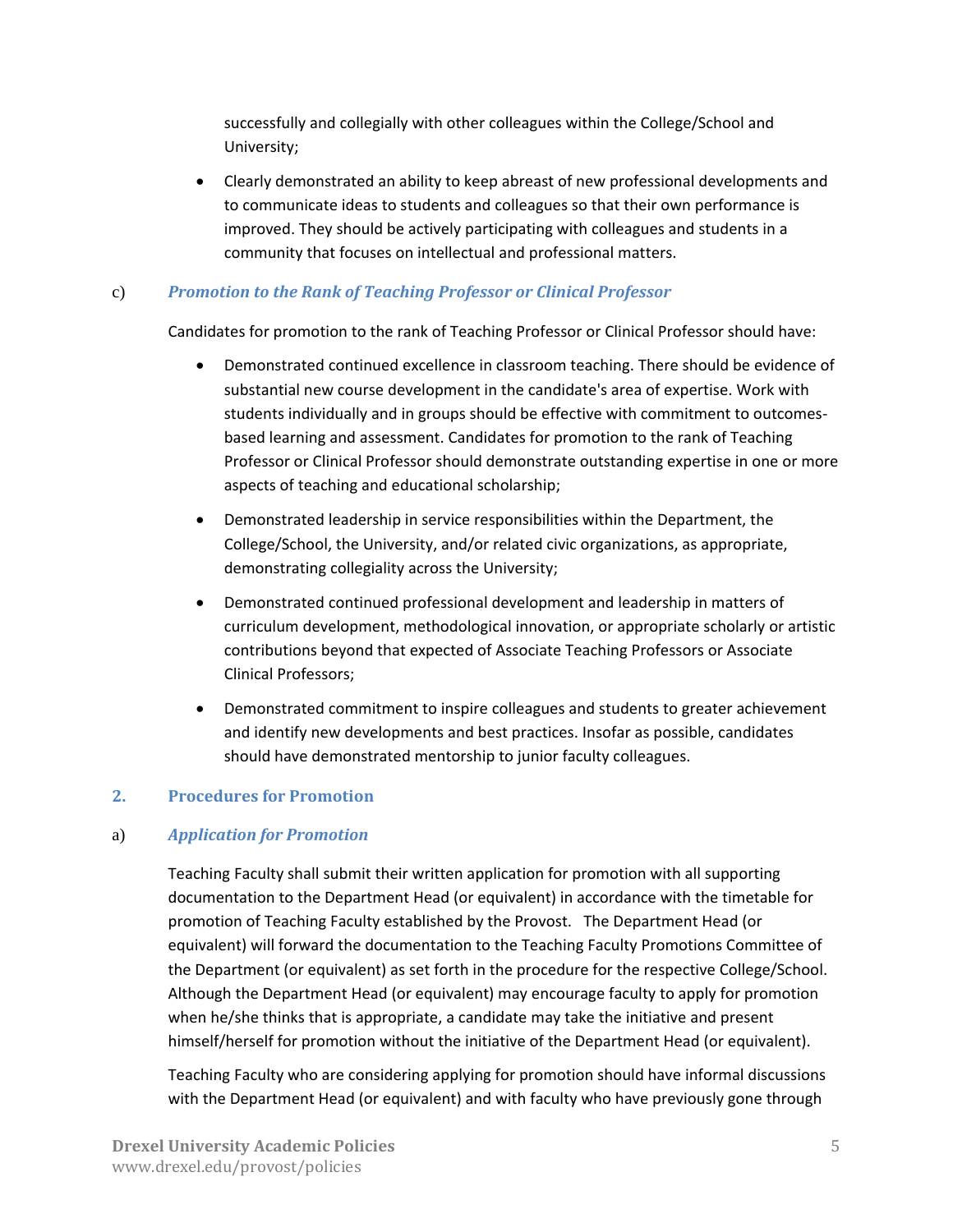the promotion process. Teaching Faculty may apply for promotion no more than once every two years (i.e., an unsuccessful candidate may be evaluated again after serving one post-review year).

#### <span id="page-5-0"></span>b) *Composition of the College/School Promotions Committee*

The College/School Promotions Committee must consist of at least three faculty, including at least one tenured or tenure-track and one Teaching Faculty member at a rank equal to or higher than the rank sought. If there are no eligible Teaching Faculty, the Department Head (or equivalent) shall nominate additional tenure-track faculty. The Committee shall be appointed in accordance with the timetable for promotion of Teaching Faculty established by the Provost.

#### <span id="page-5-1"></span>c) *Candidate Documentation*

These categories are intended as guidelines. Each academic unit may establish more specific guidelines that relate to its expectations. In addition to the following sources, Teaching Faculty promotion committees may also consider higher degrees completed by the candidate after the initial appointment.

#### **Teaching**

Candidates must submit a statement of their teaching philosophy and reflections on delivery, evaluation, assessment, and revision of instruction, and a resume or curriculum vitae presenting evidence of teaching achievement with any materials to support evidence of teaching achievement. Materials to support teaching achievements may include: 1) copies of course materials used by a candidate; 2) course descriptions, syllabi and class size; 3) student evaluations; 4) samples of presentation methods used by candidate; 5) samples of continuing education activities; 6) samples of curriculum development; 7) publications/creative scholarship/research on pedagogy; 8) teaching awards; and 9) professional background information.

#### **Service**

Sources of evidence that may be used regarding this criterion include service to the College/School, University and the profession in administrative roles such as Program Directors or Associate Directors, or membership on University or professional committees.

#### **Academic and Professional Activities**

Sources of evidence that may be used regarding this criterion may include new course development, presentation of research or creative scholarship, participation as an invited expert in seminars and lectures at other departments and universities or at national conferences, or program leadership.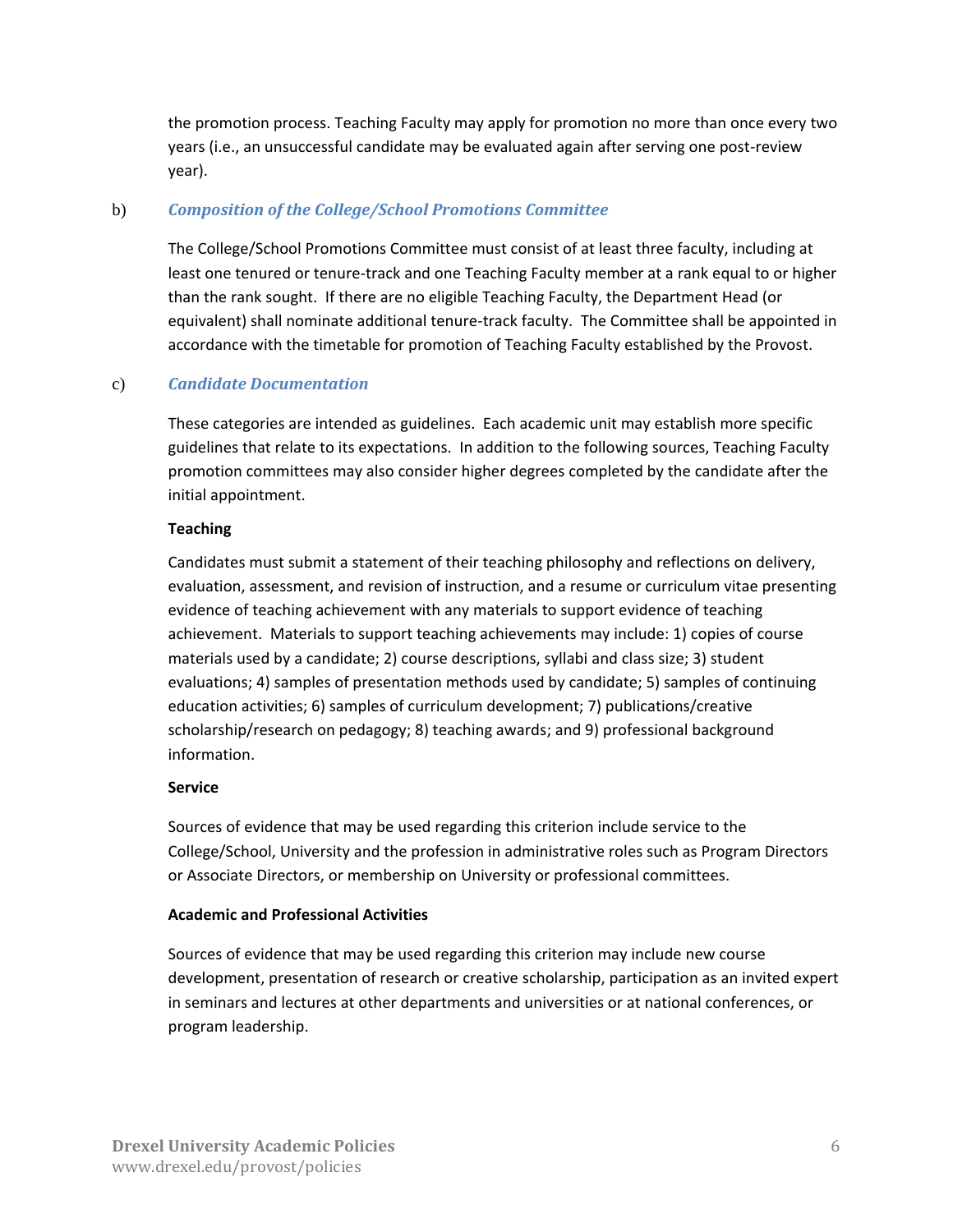#### <span id="page-6-0"></span>**3. Promotion Recommendations**

For each application for promotion, the Teaching Faculty Promotion Committee will make a written recommendation to the Department Head (or equivalent). The Department Head will forward the Committee recommendation, with his/her written recommendation to the Dean/Director of the academic unit. The Dean/Director will forward these recommendations with his/her written recommendation to the Provost. Candidates will receive a copy of each written recommendation at each stage; in the event of a recommendation against promotion, the candidate will be allowed to respond in writing within two weeks of receipt of the copy of the recommendation. The response will become a part of the promotion application.

## <span id="page-6-1"></span>**III. Length of Appointment**

#### **Instructor**

Initial appointment shall be for one year. After the initial appointment, and upon review and approval of the Dean/Director and the Provost, this appointment may be renewed for terms of up to two years.

Promotion to this rank may include an appointment with a term of up to two years.

#### **Assistant Teaching Professor or Assistant Clinical Professor**

Initial appointment is normally made for one year, but in some circumstances, and with appropriate justification, may be made for up to two years with approval of the Dean/Director and the Provost. After the initial appointment, and upon review and approval of the Dean/Director and the Provost, this appointment may be renewed for terms of up to three years.

Promotion to this rank may include an appointment with a term of up to three years.

#### **Associate Teaching Professor or Associate Clinical Professor**

Initial appointment is normally made for one year, but in some circumstances, and with appropriate justification, may be made for up to three years with approval of the Dean/Director and the Provost. After the initial appointment, and upon review and approval of the Dean/Director and Provost, this appointment may be renewed for terms of up to three years.

Promotion to this rank may include an appointment with a term of up to three years.

#### **Teaching Professor or Clinical Professor**

Initial appointment is normally made for one year, but in some circumstances, and with appropriate justification, may be made for up to three years with approval of the Dean/Director and the Provost. After the initial appointment, and upon review and approval of the Dean/Director and Provost, this appointment may be renewed for terms of up to three years.

Promotion to this rank may include an appointment with a term of up to three years.